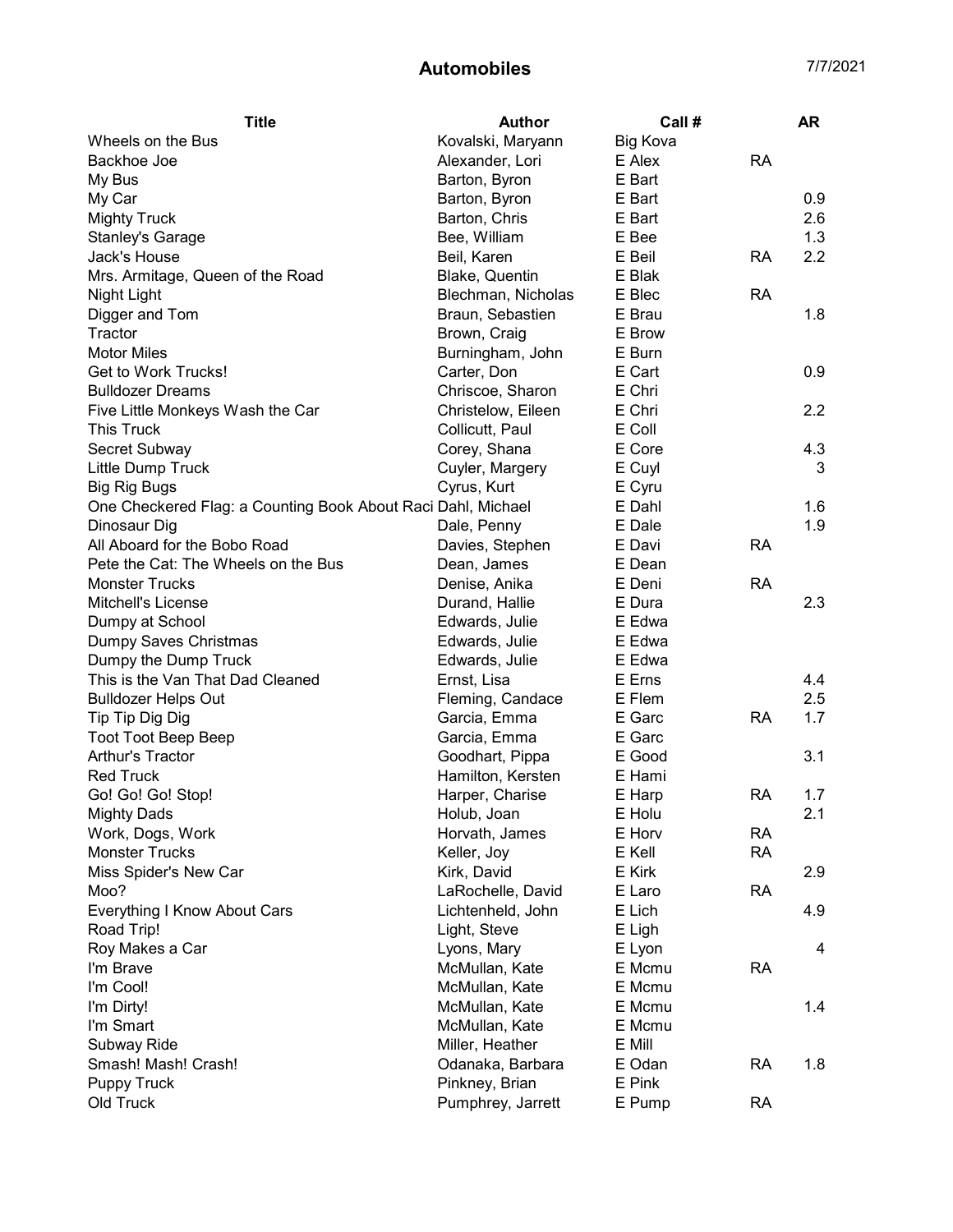| <b>Title</b>                                                | Author            | Call #    |           | AR             |
|-------------------------------------------------------------|-------------------|-----------|-----------|----------------|
| Curious George: Boxcar Derby                                | Rey, H. A.        | E Rey     |           | 3              |
| Going Places                                                | Reynolds, Peter   | E Reyn    | <b>RA</b> | 3.1            |
| <b>Big Machines</b>                                         | Rinker, Sherri    | E Rink    | <b>RA</b> |                |
| <b>Construction Site Mission: Demolition</b>                | Rinker, Sherri    | E Rink    |           |                |
| <b>Construction Site on Christmas Night</b>                 | Rinker, Sherri    | E Rink    |           | 3.4            |
| Goodnight, Goodnight, Construction Site                     | Rinker, Sherri    | E Rink    |           | 3.8            |
| Three Cheers for Kid McGear                                 | Rinker, Sherri    | E Rink    |           |                |
| Bus is for Us                                               | Rosen, Michael    | E Rose    |           |                |
| Mixed-Up Truck                                              | Savage, Stephen   | E Sava    |           | 2.1            |
| Good Night Little Blue Truck                                | Schertle, Alice   | E Sche    | RA        |                |
| Little Blue Truck                                           | Schertle, Alice   | E Sche    | <b>RA</b> | 1.5            |
| Little Blue Truck Leads the Way                             | Schertle, Alice   | E Sche    | <b>RA</b> | 1.9            |
| Go, Little Green Truck                                      | Schotter, Roni    | E Scho    |           |                |
| <b>Two Tough Trucks</b>                                     | Schwartz, Corey   | E Schw    |           |                |
| Two Tough Trucks Get Lost                                   | Schwartz, Corey   | E Schw    |           |                |
| <b>Truck Song</b>                                           | Siebert, Diane    | E Sieb    |           |                |
| Me and My Cars                                              | Slegers, Liesbet  | E Sleg    |           |                |
| <b>Grumpy Dump Truck</b>                                    | Spangler, Brie    | E Span    |           | 1.6            |
| <b>Full of Beans</b>                                        | Thomas, Peggy     | E Thom    |           |                |
| Ayrton Sennna                                               | Vegara, Isabel    | E Vega    |           |                |
| Bunnies on the Go                                           | Walton, Rick      | E Walt    |           | $\overline{2}$ |
| Diggersaurs Explore                                         | Whaite, Michael   | E Whai    |           |                |
| Dino-Racing                                                 | Wheeler, lisa     | E Whee    |           | 2.9            |
| Don't Let the Pigeon Drive the Bus                          | Willems, Mo       | E Will    |           | 0.9            |
| <b>Truck Stuck</b>                                          | Wolf, Sallie      | E Wolf    |           |                |
| Ford                                                        | Green, Sara       | J 338.7   |           | 4.4            |
| <b>Mighty Military Land Vehicles</b>                        | Stark, William    | J 355.83  |           | 4.4            |
| Three Little Rigs                                           | Gordon, David     | J 398.2   |           |                |
| <b>Ugly Truckling</b>                                       | Gordon, David     | J 398.2   |           | 2.5            |
| Inside Tanks and Heavy Artillery                            | Oxlade, Chris     | J 623.41  |           | 6.5            |
| M1097 Humvee                                                | Baker, David      | J623.7    |           | 8.4            |
| M1126 Stryker                                               | Baker, David      | J623.7    |           | 8.2            |
| M1A1 Abrams Tank                                            | Baker, David      | J623.7    |           | 7.6            |
| M2A2 Bradley Fighting Vehicle                               | Baker, David      | J623.7    |           | 8.4            |
| Attack Vehicles on Land                                     | Boutland, Craig   | J 623.74  |           | 5.8            |
| Special Forces Vehiclas                                     | Boutland, Craig   | J 623.74  |           | $\,6\,$        |
| <b>Transport Vehicles</b>                                   | Boutland, Craig   | J 623.74  |           | 6              |
| <b>Military Attack Aircraft</b>                             | Hansen, Grace     | J 623.74  |           | 2.7            |
| <b>Military Tracked Vehicles</b>                            | Hansen, Grace     | J 623.74  |           | 2.3            |
| <b>Military Wheeled Vehicles</b>                            | Hansen, Grace     | J 623.74  |           | 2.2            |
| Amazing Facts About Military Land Vehicles                  | Meister, Cari     | J 623.74  |           |                |
| <b>Powerful Armored Vehicles</b>                            | Peppas, Lynn      | J 623.74  |           | 5.4            |
| <b>Building a Road</b>                                      | Macken, JoAnn     | J 625.7   |           | 1.5            |
| <b>Road Connects Places</b>                                 | Sikkens, Crystal  | J 625.7   |           |                |
| Let's Go                                                    | Andrus, Aubre     | J 629     |           |                |
| Build Your Own Car, Rocket, and Other Things Th: Enz, Tammy |                   | J 629.04  |           |                |
| <b>Bizarre Vehicles</b>                                     | Rosen, Michael    | J 629.04  |           | 4.4            |
| On the Move                                                 | <b>World Book</b> | J 629.04  |           | 3.8            |
| <b>Terrific Transportation Inventions</b>                   | Waxman, Laura     | J 629.046 |           | 4.6            |
| <b>Build Your Own Land Vehicles</b>                         | Ives, Rob         | J 629.22  |           |                |
| On Four Wheels                                              | Allan, John       | J 629.222 |           |                |
|                                                             |                   |           |           |                |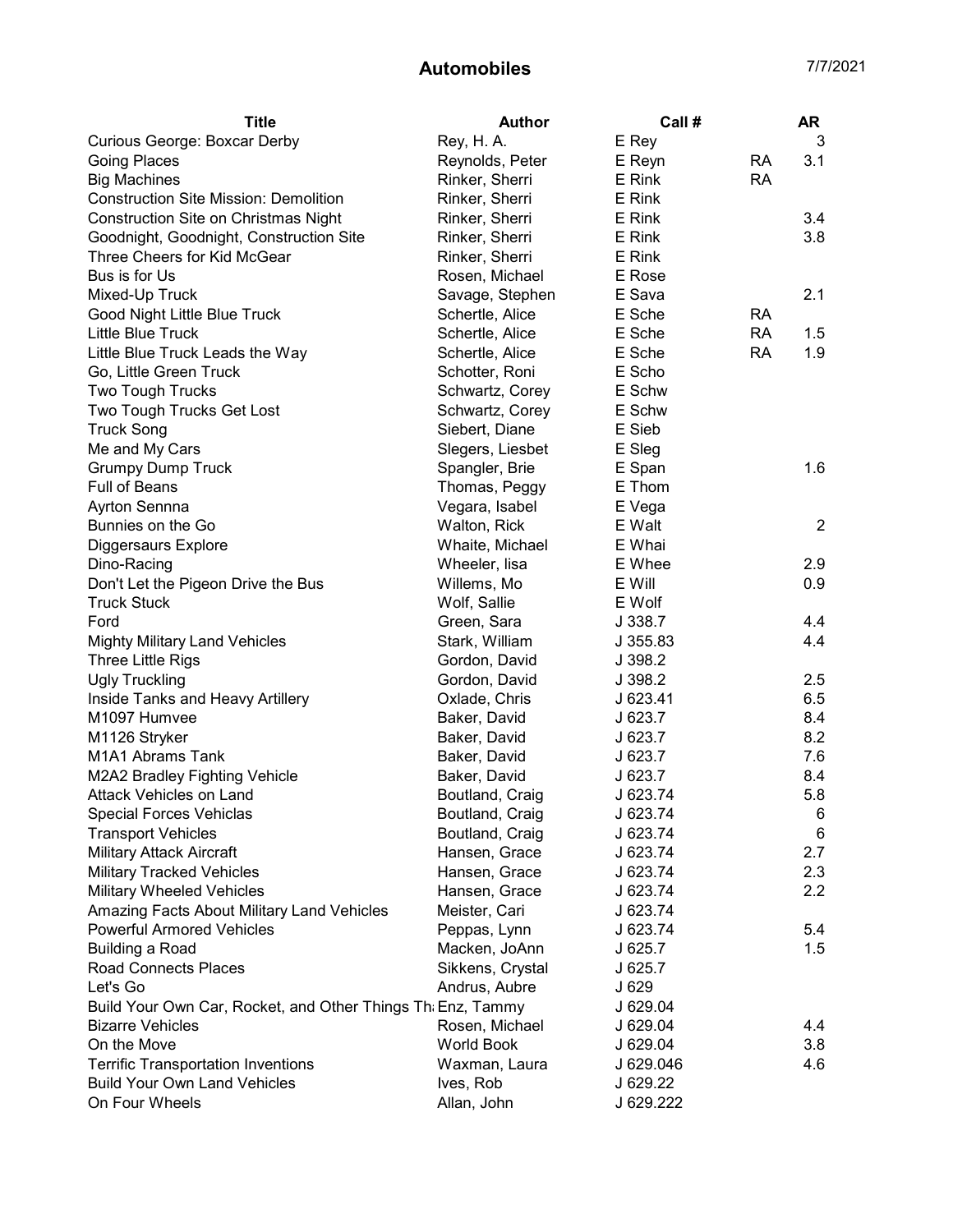| Title                                         | <b>Author</b>       | Call #    | <b>AR</b>      |
|-----------------------------------------------|---------------------|-----------|----------------|
| <b>BMW</b> vs. Mercedes                       | Crum, Colin         | J 629.222 | 5.8            |
| <b>Bentley Continental GT</b>                 | Cruz, Calvin        | J 629.222 | 4.1            |
| <b>Bugatti Veyron</b>                         | Cruz, Calvin        | J 629.222 | 3.8            |
| <b>Chevrolet Corvette Z06</b>                 | Cruz, Calvin        | J 629.222 | 4.1            |
| Dodge Viper SRT                               | Cruz, Calvin        | J 629.222 | 4              |
| Lamborghini Aventador                         | Cruz, Calvin        | J 629.222 | 3.8            |
| McLaren 12C                                   | Cruz, Calvin        | J 629.222 | 3.8            |
| Porsche 918 Spyder                            | Cruz, Calvin        | J 629.222 | 4.1            |
| Megafast Cars                                 | Farndon, John       | J 629.222 | 5.9            |
| Let's Go by Car                               | Hanson, Anders      | J 629.222 | 2.2            |
| How to Build a Car                            | Lacey, Saskia       | J 629.222 |                |
| Self-Driving cars                             | Rathburn, Betsy     | J 629.222 |                |
| How Hybrid Cars Work                          | Swanson, Jennifer   | J 629.222 | 4.5            |
| Monster Trucks on the Go                      | Dinmont, Kerry      | J 629.224 | 1.4            |
| <b>Megafast Trucks</b>                        | Farndon, John       | J 629.224 | 6.1            |
| Let's Go by Truck                             | Hanson, Anders      | J 629.224 | 1.8            |
| <b>Semitrucks</b>                             | Schuh, Mari         | J 629.224 |                |
| <b>Tough Trucks</b>                           | <b>World Book</b>   | J 629.225 | 3.9            |
| Let's Go by RV                                | Hanson, Anders      | J 629.226 | 2.3            |
| <b>Megafast Motorcycles</b>                   | Farndon, John       | J 629.227 | 6.1            |
| Let's Go by Motorcycle                        | Hanson, Anders      | J 629.227 | 2.3            |
| <b>Standard Motorcycles</b>                   | Streissguth, Thomas | J 629.227 | 3.9            |
| Race Cars                                     | Schuh, Mari         | J 629.228 |                |
| <b>Alternative Cars</b>                       | Wheeler, Jill       | J 629.229 | 6.5            |
| Let's Go by Bus                               | Hanson, Anders      | J 629.28  | $\overline{2}$ |
| Let's Go by Hovercraft                        | Hanson, Anders      | J 629.3   | 2.6            |
| Harvesters Go to Work                         | Boothroyd, Jennifer | J 631.37  |                |
| <b>Tractors Go to Work</b>                    | Boothroyd, Jennifer | J 631.37  |                |
| <b>Brick Cars and Trucks</b>                  | Elsmore, Warren     | J 688.7   |                |
| Drawing Manga Vehicles                        | Nishida, Masaki     | J 741.5   | 2.8            |
| Cars                                          | Hosley, Maria       | J 743     |                |
| <b>Drawing Vehicles</b>                       | Cook, Trevor        | J 743.8   |                |
| How to Draw Cars and Trucks                   | Court, Rob          | J 743.8   | 5              |
| Ed Emberley's Drawing Book of Trucks & Trains | Emberley, Ed        | J 743.8   |                |
| Science Behind Batman's Ground Vehicles       | Biskup, Agnieszka   | J 791.73  | 4.4            |
| Jeff Gordon                                   | Armentrout, David   | J 796.7   | 4.1            |
| <b>Demolition Derby</b>                       | Howell, Brian       | J 796.7   | 5.4            |
| <b>Stunt Driving</b>                          | Mello, Tara         | J 796.7   | 7.2            |
| <b>Monster Trucks</b>                         | Tieck, Sarah        | J 796.7   | 3.4            |
| <b>Wild Moments of Dirt Bikes</b>             | Weber, M.           | J 796.7   | 4.9            |
| Wild Moments of Sports Car Racing             | Weber, M.           | J 796.7   | 5.1            |
| Wild Moments of Stock Car Racing              | Weber, M.           | J 796.7   | 4.6            |
| Wild Moments of Truck Racing                  | Weber, M.           | J 796.7   | 4.6            |
| <b>Racer Girls</b>                            | Woods, Bob          | J 796.7   | 4.7            |
| Dale Jarrett                                  | Armentrout, David   | J 796.7   | 4.9            |
| Jimmie Johnson                                | Armentrout, David   | J 796.7   | 4.6            |
| Matt Kenseth                                  | Armentrout, David   | J 796.7   | 4.9            |
| <b>Rusty Wallace</b>                          | Armentrout, David   | J 796.7   | 4.8            |
| <b>Tony Stewart</b>                           | Armentrout, David   | J 796.7   | 4.9            |
| Jeff Gordon                                   | Benson, Michael     | J 796.7   |                |
| Kurt Busch                                    | Armentrout, David   | J 796.72  | 4.8            |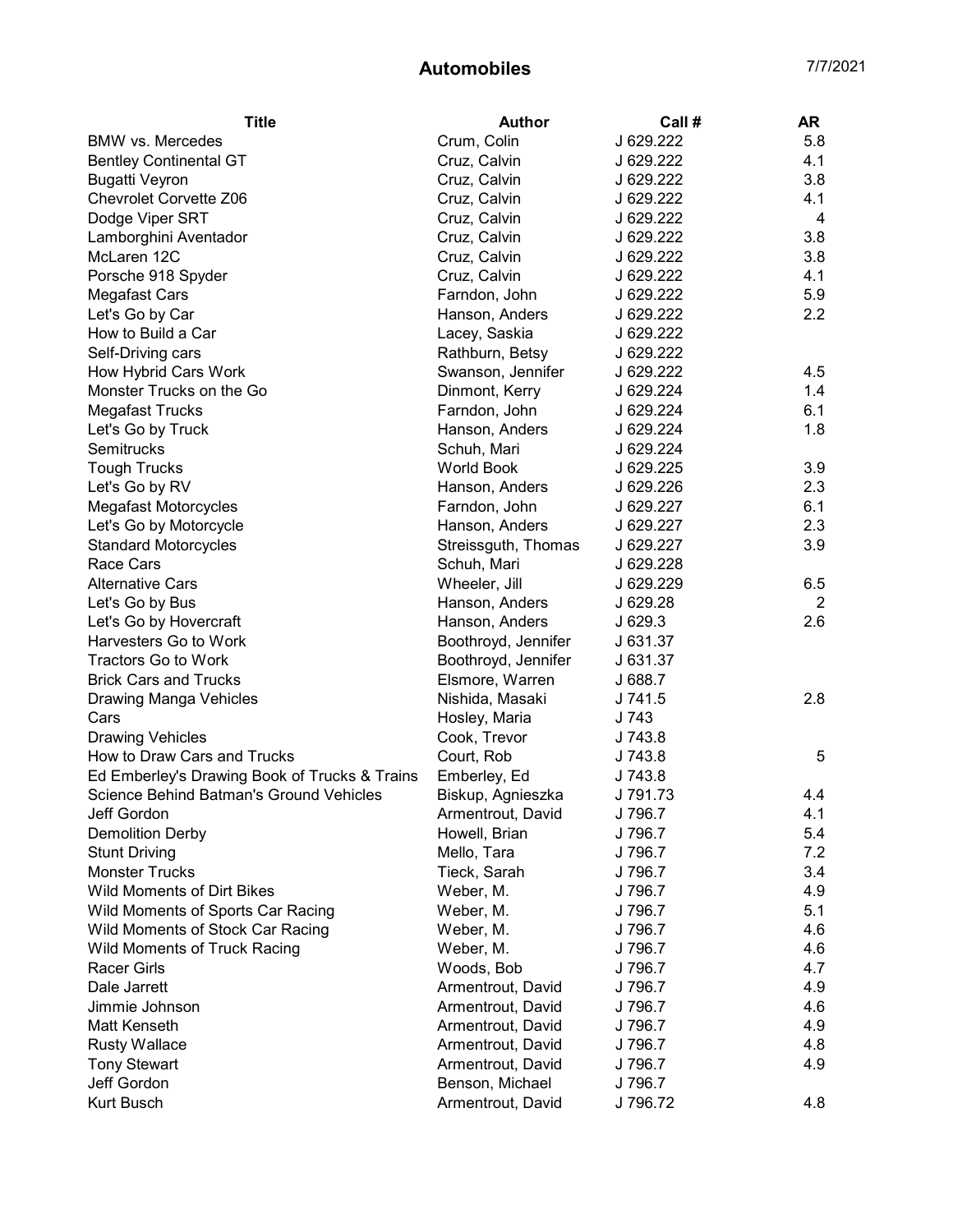| J 796.72<br>Fox, Martha<br>8.5<br>Car Racing<br>J 796.72<br>6.5<br>Race cars<br>Gregory, Josh<br>R is for Race<br>J 796.72<br>6.3<br>Herzog, Brad<br><b>Stock Cars</b><br>Maurer, Tracy<br>J 796.72<br>6.5<br>Mead, Sue<br>J 796.72<br>Off-Road Racing<br><b>Pit Crew</b><br>Mello, Tara<br>J 796.72<br>6.6<br>J 808.8<br>Mike Mulligan and More<br>Burton, Virginia<br>Burgan, Michael<br>Who Was Henry Ford?<br>J B Ford<br>6.1<br>5.3<br>Venezia, Mike<br>Henry Ford<br>J B Ford<br>Revver the Speedway Squirrel<br>Rinker, Sherri<br>J Fantasy Rink<br>3<br>Lowriders in Space<br>Camper, Cathy<br>J GN Lowr<br>J GN Marc<br>2.5<br><b>Great Desert Rally</b><br>Soo, Kean<br>Phantoms Don't Drive Sports Cars<br>J Mystery Dade 32<br>Dadey, Debbie<br>4<br>J Pro 371.33<br>Car Schooling<br>Keith, Jon<br>DiCamillo, Kate<br>Mercy Watson Goes for a Ride<br>J Reality Dica Merc RA<br>2.7<br>J Sci-Fi Base<br><b>Truck Dogs</b><br>Base, Graeme<br>Chitty Chitty Bang Bang<br>J Sci-Fi Flem<br>Fleming, lan<br>6.6<br>JR Arno<br>$\overline{2}$<br>Ride, Fly Guy, Ride!<br>Arnold, Tedd<br><b>Police Cars</b><br>Braithwaite, Jill<br>JR Brai<br>2.8<br><b>Concrete Mixers</b><br>Brill, Marlene<br>2.8<br><b>JR Bril</b><br>2.6<br><b>Garbage Trucks</b><br>Brill, Marlene<br><b>JR Bril</b><br>2.7<br>Lowriders<br>Bullard, Lisa<br><b>JR Bull</b><br><b>Stock Cars</b><br>2.9<br>Bullard, Lisa<br><b>JR Bull</b><br>2.4<br>Supercross Motorcycles<br>Bullard, Lisa<br><b>JR Bull</b><br>1.4<br><b>Asphalt Pavers</b><br>Dayton, Connor<br>JR Dayt<br>1.5<br><b>Balers</b><br>Dayton, Connor<br><b>JR Dayt</b><br>1.5<br>Dayton, Connor<br><b>Cherry Pickers</b><br><b>JR Dayt</b><br>1.6<br>Garbage Trucks<br>Dayton, Connor<br>JR Dayt<br>1.3<br><b>Harvesters</b><br>Dayton, Connor<br>JR Dayt<br>1.6<br><b>Planters</b><br>Dayton, Connor<br>JR Dayt<br><b>Street Sweepers</b><br>Dayton, Connor<br>JR Dayt<br>1.4<br>Dayton, Connor<br>Tractors<br>JR Dayt<br>1.7<br>Dieker, Wendy<br>0.9<br>Tractors<br>JR Deik<br>Eastman, P.D.<br>JR East<br>Fred and Ted's Road Trip<br>1.1<br><b>JR Glas</b><br>0.8<br>Dump Trucks<br>Glaser, Rebecca<br>3.6<br><b>JR Hans</b><br>Ambulances<br>Hanson, Anne<br>2<br>Dump Trucks<br>Jango-Cohen, Judith<br>JR Jang<br><b>School Buses</b><br><b>JR Klin</b><br>Amoroso, Cynthia<br>JR Levi<br>Ambulances<br>Levine, Michelle<br>2.6<br>Ambulances<br><b>JR Meis</b><br>Meister, Cari<br>1<br><b>JR Meis</b><br>0.9<br><b>Big Rigs</b><br>Meister, Cari<br><b>JR Meis</b><br><b>Bulldozers</b><br>Meister, Cari<br>0.9<br><b>Concrete Mixers</b><br>Meister, Cari<br><b>JR Meis</b><br>1<br><b>JR Meis</b><br>Meister, Cari<br>Diggers<br>Garbage Trucks<br><b>JR Meis</b><br>0.9<br>Meister, Cari<br><b>JR Meis</b><br>Snowplows<br>Meister, Cari<br><b>Tow Trucks</b><br>JR Meis<br>0.8<br>Meister, Cari<br><b>Trucks</b><br>0.9<br>Meister, Cari<br><b>JR Meis</b><br><b>School Bus Drivers</b><br>Mitchell, Melanie<br><b>JR Mitc</b><br>3.1<br>Police Cars<br>Morey, Allan<br>JR More<br>0.9 | <b>Title</b> | <b>Author</b> | Call #  | <b>AR</b> |
|-----------------------------------------------------------------------------------------------------------------------------------------------------------------------------------------------------------------------------------------------------------------------------------------------------------------------------------------------------------------------------------------------------------------------------------------------------------------------------------------------------------------------------------------------------------------------------------------------------------------------------------------------------------------------------------------------------------------------------------------------------------------------------------------------------------------------------------------------------------------------------------------------------------------------------------------------------------------------------------------------------------------------------------------------------------------------------------------------------------------------------------------------------------------------------------------------------------------------------------------------------------------------------------------------------------------------------------------------------------------------------------------------------------------------------------------------------------------------------------------------------------------------------------------------------------------------------------------------------------------------------------------------------------------------------------------------------------------------------------------------------------------------------------------------------------------------------------------------------------------------------------------------------------------------------------------------------------------------------------------------------------------------------------------------------------------------------------------------------------------------------------------------------------------------------------------------------------------------------------------------------------------------------------------------------------------------------------------------------------------------------------------------------------------------------------------------------------------------------------------------------------------------------------------------------------------------------------------------------------------------------------------------------------------------------------------------------------------------------------------------------------------------------------------------------------------------------------------------------------------------------------------------------------------------------------------------------------------------------------------------------------------------------------------------------|--------------|---------------|---------|-----------|
|                                                                                                                                                                                                                                                                                                                                                                                                                                                                                                                                                                                                                                                                                                                                                                                                                                                                                                                                                                                                                                                                                                                                                                                                                                                                                                                                                                                                                                                                                                                                                                                                                                                                                                                                                                                                                                                                                                                                                                                                                                                                                                                                                                                                                                                                                                                                                                                                                                                                                                                                                                                                                                                                                                                                                                                                                                                                                                                                                                                                                                                     |              |               |         |           |
|                                                                                                                                                                                                                                                                                                                                                                                                                                                                                                                                                                                                                                                                                                                                                                                                                                                                                                                                                                                                                                                                                                                                                                                                                                                                                                                                                                                                                                                                                                                                                                                                                                                                                                                                                                                                                                                                                                                                                                                                                                                                                                                                                                                                                                                                                                                                                                                                                                                                                                                                                                                                                                                                                                                                                                                                                                                                                                                                                                                                                                                     |              |               |         |           |
|                                                                                                                                                                                                                                                                                                                                                                                                                                                                                                                                                                                                                                                                                                                                                                                                                                                                                                                                                                                                                                                                                                                                                                                                                                                                                                                                                                                                                                                                                                                                                                                                                                                                                                                                                                                                                                                                                                                                                                                                                                                                                                                                                                                                                                                                                                                                                                                                                                                                                                                                                                                                                                                                                                                                                                                                                                                                                                                                                                                                                                                     |              |               |         |           |
|                                                                                                                                                                                                                                                                                                                                                                                                                                                                                                                                                                                                                                                                                                                                                                                                                                                                                                                                                                                                                                                                                                                                                                                                                                                                                                                                                                                                                                                                                                                                                                                                                                                                                                                                                                                                                                                                                                                                                                                                                                                                                                                                                                                                                                                                                                                                                                                                                                                                                                                                                                                                                                                                                                                                                                                                                                                                                                                                                                                                                                                     |              |               |         |           |
|                                                                                                                                                                                                                                                                                                                                                                                                                                                                                                                                                                                                                                                                                                                                                                                                                                                                                                                                                                                                                                                                                                                                                                                                                                                                                                                                                                                                                                                                                                                                                                                                                                                                                                                                                                                                                                                                                                                                                                                                                                                                                                                                                                                                                                                                                                                                                                                                                                                                                                                                                                                                                                                                                                                                                                                                                                                                                                                                                                                                                                                     |              |               |         |           |
|                                                                                                                                                                                                                                                                                                                                                                                                                                                                                                                                                                                                                                                                                                                                                                                                                                                                                                                                                                                                                                                                                                                                                                                                                                                                                                                                                                                                                                                                                                                                                                                                                                                                                                                                                                                                                                                                                                                                                                                                                                                                                                                                                                                                                                                                                                                                                                                                                                                                                                                                                                                                                                                                                                                                                                                                                                                                                                                                                                                                                                                     |              |               |         |           |
|                                                                                                                                                                                                                                                                                                                                                                                                                                                                                                                                                                                                                                                                                                                                                                                                                                                                                                                                                                                                                                                                                                                                                                                                                                                                                                                                                                                                                                                                                                                                                                                                                                                                                                                                                                                                                                                                                                                                                                                                                                                                                                                                                                                                                                                                                                                                                                                                                                                                                                                                                                                                                                                                                                                                                                                                                                                                                                                                                                                                                                                     |              |               |         |           |
|                                                                                                                                                                                                                                                                                                                                                                                                                                                                                                                                                                                                                                                                                                                                                                                                                                                                                                                                                                                                                                                                                                                                                                                                                                                                                                                                                                                                                                                                                                                                                                                                                                                                                                                                                                                                                                                                                                                                                                                                                                                                                                                                                                                                                                                                                                                                                                                                                                                                                                                                                                                                                                                                                                                                                                                                                                                                                                                                                                                                                                                     |              |               |         |           |
|                                                                                                                                                                                                                                                                                                                                                                                                                                                                                                                                                                                                                                                                                                                                                                                                                                                                                                                                                                                                                                                                                                                                                                                                                                                                                                                                                                                                                                                                                                                                                                                                                                                                                                                                                                                                                                                                                                                                                                                                                                                                                                                                                                                                                                                                                                                                                                                                                                                                                                                                                                                                                                                                                                                                                                                                                                                                                                                                                                                                                                                     |              |               |         |           |
|                                                                                                                                                                                                                                                                                                                                                                                                                                                                                                                                                                                                                                                                                                                                                                                                                                                                                                                                                                                                                                                                                                                                                                                                                                                                                                                                                                                                                                                                                                                                                                                                                                                                                                                                                                                                                                                                                                                                                                                                                                                                                                                                                                                                                                                                                                                                                                                                                                                                                                                                                                                                                                                                                                                                                                                                                                                                                                                                                                                                                                                     |              |               |         |           |
|                                                                                                                                                                                                                                                                                                                                                                                                                                                                                                                                                                                                                                                                                                                                                                                                                                                                                                                                                                                                                                                                                                                                                                                                                                                                                                                                                                                                                                                                                                                                                                                                                                                                                                                                                                                                                                                                                                                                                                                                                                                                                                                                                                                                                                                                                                                                                                                                                                                                                                                                                                                                                                                                                                                                                                                                                                                                                                                                                                                                                                                     |              |               |         |           |
|                                                                                                                                                                                                                                                                                                                                                                                                                                                                                                                                                                                                                                                                                                                                                                                                                                                                                                                                                                                                                                                                                                                                                                                                                                                                                                                                                                                                                                                                                                                                                                                                                                                                                                                                                                                                                                                                                                                                                                                                                                                                                                                                                                                                                                                                                                                                                                                                                                                                                                                                                                                                                                                                                                                                                                                                                                                                                                                                                                                                                                                     |              |               |         |           |
|                                                                                                                                                                                                                                                                                                                                                                                                                                                                                                                                                                                                                                                                                                                                                                                                                                                                                                                                                                                                                                                                                                                                                                                                                                                                                                                                                                                                                                                                                                                                                                                                                                                                                                                                                                                                                                                                                                                                                                                                                                                                                                                                                                                                                                                                                                                                                                                                                                                                                                                                                                                                                                                                                                                                                                                                                                                                                                                                                                                                                                                     |              |               |         |           |
|                                                                                                                                                                                                                                                                                                                                                                                                                                                                                                                                                                                                                                                                                                                                                                                                                                                                                                                                                                                                                                                                                                                                                                                                                                                                                                                                                                                                                                                                                                                                                                                                                                                                                                                                                                                                                                                                                                                                                                                                                                                                                                                                                                                                                                                                                                                                                                                                                                                                                                                                                                                                                                                                                                                                                                                                                                                                                                                                                                                                                                                     |              |               |         |           |
|                                                                                                                                                                                                                                                                                                                                                                                                                                                                                                                                                                                                                                                                                                                                                                                                                                                                                                                                                                                                                                                                                                                                                                                                                                                                                                                                                                                                                                                                                                                                                                                                                                                                                                                                                                                                                                                                                                                                                                                                                                                                                                                                                                                                                                                                                                                                                                                                                                                                                                                                                                                                                                                                                                                                                                                                                                                                                                                                                                                                                                                     |              |               |         |           |
|                                                                                                                                                                                                                                                                                                                                                                                                                                                                                                                                                                                                                                                                                                                                                                                                                                                                                                                                                                                                                                                                                                                                                                                                                                                                                                                                                                                                                                                                                                                                                                                                                                                                                                                                                                                                                                                                                                                                                                                                                                                                                                                                                                                                                                                                                                                                                                                                                                                                                                                                                                                                                                                                                                                                                                                                                                                                                                                                                                                                                                                     |              |               |         |           |
|                                                                                                                                                                                                                                                                                                                                                                                                                                                                                                                                                                                                                                                                                                                                                                                                                                                                                                                                                                                                                                                                                                                                                                                                                                                                                                                                                                                                                                                                                                                                                                                                                                                                                                                                                                                                                                                                                                                                                                                                                                                                                                                                                                                                                                                                                                                                                                                                                                                                                                                                                                                                                                                                                                                                                                                                                                                                                                                                                                                                                                                     |              |               |         |           |
|                                                                                                                                                                                                                                                                                                                                                                                                                                                                                                                                                                                                                                                                                                                                                                                                                                                                                                                                                                                                                                                                                                                                                                                                                                                                                                                                                                                                                                                                                                                                                                                                                                                                                                                                                                                                                                                                                                                                                                                                                                                                                                                                                                                                                                                                                                                                                                                                                                                                                                                                                                                                                                                                                                                                                                                                                                                                                                                                                                                                                                                     |              |               |         |           |
|                                                                                                                                                                                                                                                                                                                                                                                                                                                                                                                                                                                                                                                                                                                                                                                                                                                                                                                                                                                                                                                                                                                                                                                                                                                                                                                                                                                                                                                                                                                                                                                                                                                                                                                                                                                                                                                                                                                                                                                                                                                                                                                                                                                                                                                                                                                                                                                                                                                                                                                                                                                                                                                                                                                                                                                                                                                                                                                                                                                                                                                     |              |               |         |           |
|                                                                                                                                                                                                                                                                                                                                                                                                                                                                                                                                                                                                                                                                                                                                                                                                                                                                                                                                                                                                                                                                                                                                                                                                                                                                                                                                                                                                                                                                                                                                                                                                                                                                                                                                                                                                                                                                                                                                                                                                                                                                                                                                                                                                                                                                                                                                                                                                                                                                                                                                                                                                                                                                                                                                                                                                                                                                                                                                                                                                                                                     |              |               |         |           |
|                                                                                                                                                                                                                                                                                                                                                                                                                                                                                                                                                                                                                                                                                                                                                                                                                                                                                                                                                                                                                                                                                                                                                                                                                                                                                                                                                                                                                                                                                                                                                                                                                                                                                                                                                                                                                                                                                                                                                                                                                                                                                                                                                                                                                                                                                                                                                                                                                                                                                                                                                                                                                                                                                                                                                                                                                                                                                                                                                                                                                                                     |              |               |         |           |
|                                                                                                                                                                                                                                                                                                                                                                                                                                                                                                                                                                                                                                                                                                                                                                                                                                                                                                                                                                                                                                                                                                                                                                                                                                                                                                                                                                                                                                                                                                                                                                                                                                                                                                                                                                                                                                                                                                                                                                                                                                                                                                                                                                                                                                                                                                                                                                                                                                                                                                                                                                                                                                                                                                                                                                                                                                                                                                                                                                                                                                                     |              |               |         |           |
|                                                                                                                                                                                                                                                                                                                                                                                                                                                                                                                                                                                                                                                                                                                                                                                                                                                                                                                                                                                                                                                                                                                                                                                                                                                                                                                                                                                                                                                                                                                                                                                                                                                                                                                                                                                                                                                                                                                                                                                                                                                                                                                                                                                                                                                                                                                                                                                                                                                                                                                                                                                                                                                                                                                                                                                                                                                                                                                                                                                                                                                     |              |               |         |           |
|                                                                                                                                                                                                                                                                                                                                                                                                                                                                                                                                                                                                                                                                                                                                                                                                                                                                                                                                                                                                                                                                                                                                                                                                                                                                                                                                                                                                                                                                                                                                                                                                                                                                                                                                                                                                                                                                                                                                                                                                                                                                                                                                                                                                                                                                                                                                                                                                                                                                                                                                                                                                                                                                                                                                                                                                                                                                                                                                                                                                                                                     |              |               |         |           |
|                                                                                                                                                                                                                                                                                                                                                                                                                                                                                                                                                                                                                                                                                                                                                                                                                                                                                                                                                                                                                                                                                                                                                                                                                                                                                                                                                                                                                                                                                                                                                                                                                                                                                                                                                                                                                                                                                                                                                                                                                                                                                                                                                                                                                                                                                                                                                                                                                                                                                                                                                                                                                                                                                                                                                                                                                                                                                                                                                                                                                                                     |              |               |         |           |
|                                                                                                                                                                                                                                                                                                                                                                                                                                                                                                                                                                                                                                                                                                                                                                                                                                                                                                                                                                                                                                                                                                                                                                                                                                                                                                                                                                                                                                                                                                                                                                                                                                                                                                                                                                                                                                                                                                                                                                                                                                                                                                                                                                                                                                                                                                                                                                                                                                                                                                                                                                                                                                                                                                                                                                                                                                                                                                                                                                                                                                                     |              |               |         |           |
|                                                                                                                                                                                                                                                                                                                                                                                                                                                                                                                                                                                                                                                                                                                                                                                                                                                                                                                                                                                                                                                                                                                                                                                                                                                                                                                                                                                                                                                                                                                                                                                                                                                                                                                                                                                                                                                                                                                                                                                                                                                                                                                                                                                                                                                                                                                                                                                                                                                                                                                                                                                                                                                                                                                                                                                                                                                                                                                                                                                                                                                     |              |               |         |           |
|                                                                                                                                                                                                                                                                                                                                                                                                                                                                                                                                                                                                                                                                                                                                                                                                                                                                                                                                                                                                                                                                                                                                                                                                                                                                                                                                                                                                                                                                                                                                                                                                                                                                                                                                                                                                                                                                                                                                                                                                                                                                                                                                                                                                                                                                                                                                                                                                                                                                                                                                                                                                                                                                                                                                                                                                                                                                                                                                                                                                                                                     |              |               |         |           |
|                                                                                                                                                                                                                                                                                                                                                                                                                                                                                                                                                                                                                                                                                                                                                                                                                                                                                                                                                                                                                                                                                                                                                                                                                                                                                                                                                                                                                                                                                                                                                                                                                                                                                                                                                                                                                                                                                                                                                                                                                                                                                                                                                                                                                                                                                                                                                                                                                                                                                                                                                                                                                                                                                                                                                                                                                                                                                                                                                                                                                                                     |              |               |         |           |
|                                                                                                                                                                                                                                                                                                                                                                                                                                                                                                                                                                                                                                                                                                                                                                                                                                                                                                                                                                                                                                                                                                                                                                                                                                                                                                                                                                                                                                                                                                                                                                                                                                                                                                                                                                                                                                                                                                                                                                                                                                                                                                                                                                                                                                                                                                                                                                                                                                                                                                                                                                                                                                                                                                                                                                                                                                                                                                                                                                                                                                                     |              |               |         |           |
|                                                                                                                                                                                                                                                                                                                                                                                                                                                                                                                                                                                                                                                                                                                                                                                                                                                                                                                                                                                                                                                                                                                                                                                                                                                                                                                                                                                                                                                                                                                                                                                                                                                                                                                                                                                                                                                                                                                                                                                                                                                                                                                                                                                                                                                                                                                                                                                                                                                                                                                                                                                                                                                                                                                                                                                                                                                                                                                                                                                                                                                     |              |               |         |           |
|                                                                                                                                                                                                                                                                                                                                                                                                                                                                                                                                                                                                                                                                                                                                                                                                                                                                                                                                                                                                                                                                                                                                                                                                                                                                                                                                                                                                                                                                                                                                                                                                                                                                                                                                                                                                                                                                                                                                                                                                                                                                                                                                                                                                                                                                                                                                                                                                                                                                                                                                                                                                                                                                                                                                                                                                                                                                                                                                                                                                                                                     |              |               |         |           |
|                                                                                                                                                                                                                                                                                                                                                                                                                                                                                                                                                                                                                                                                                                                                                                                                                                                                                                                                                                                                                                                                                                                                                                                                                                                                                                                                                                                                                                                                                                                                                                                                                                                                                                                                                                                                                                                                                                                                                                                                                                                                                                                                                                                                                                                                                                                                                                                                                                                                                                                                                                                                                                                                                                                                                                                                                                                                                                                                                                                                                                                     |              |               |         |           |
|                                                                                                                                                                                                                                                                                                                                                                                                                                                                                                                                                                                                                                                                                                                                                                                                                                                                                                                                                                                                                                                                                                                                                                                                                                                                                                                                                                                                                                                                                                                                                                                                                                                                                                                                                                                                                                                                                                                                                                                                                                                                                                                                                                                                                                                                                                                                                                                                                                                                                                                                                                                                                                                                                                                                                                                                                                                                                                                                                                                                                                                     |              |               |         |           |
|                                                                                                                                                                                                                                                                                                                                                                                                                                                                                                                                                                                                                                                                                                                                                                                                                                                                                                                                                                                                                                                                                                                                                                                                                                                                                                                                                                                                                                                                                                                                                                                                                                                                                                                                                                                                                                                                                                                                                                                                                                                                                                                                                                                                                                                                                                                                                                                                                                                                                                                                                                                                                                                                                                                                                                                                                                                                                                                                                                                                                                                     |              |               |         |           |
|                                                                                                                                                                                                                                                                                                                                                                                                                                                                                                                                                                                                                                                                                                                                                                                                                                                                                                                                                                                                                                                                                                                                                                                                                                                                                                                                                                                                                                                                                                                                                                                                                                                                                                                                                                                                                                                                                                                                                                                                                                                                                                                                                                                                                                                                                                                                                                                                                                                                                                                                                                                                                                                                                                                                                                                                                                                                                                                                                                                                                                                     |              |               |         |           |
|                                                                                                                                                                                                                                                                                                                                                                                                                                                                                                                                                                                                                                                                                                                                                                                                                                                                                                                                                                                                                                                                                                                                                                                                                                                                                                                                                                                                                                                                                                                                                                                                                                                                                                                                                                                                                                                                                                                                                                                                                                                                                                                                                                                                                                                                                                                                                                                                                                                                                                                                                                                                                                                                                                                                                                                                                                                                                                                                                                                                                                                     |              |               |         |           |
|                                                                                                                                                                                                                                                                                                                                                                                                                                                                                                                                                                                                                                                                                                                                                                                                                                                                                                                                                                                                                                                                                                                                                                                                                                                                                                                                                                                                                                                                                                                                                                                                                                                                                                                                                                                                                                                                                                                                                                                                                                                                                                                                                                                                                                                                                                                                                                                                                                                                                                                                                                                                                                                                                                                                                                                                                                                                                                                                                                                                                                                     |              |               |         |           |
|                                                                                                                                                                                                                                                                                                                                                                                                                                                                                                                                                                                                                                                                                                                                                                                                                                                                                                                                                                                                                                                                                                                                                                                                                                                                                                                                                                                                                                                                                                                                                                                                                                                                                                                                                                                                                                                                                                                                                                                                                                                                                                                                                                                                                                                                                                                                                                                                                                                                                                                                                                                                                                                                                                                                                                                                                                                                                                                                                                                                                                                     |              |               |         |           |
|                                                                                                                                                                                                                                                                                                                                                                                                                                                                                                                                                                                                                                                                                                                                                                                                                                                                                                                                                                                                                                                                                                                                                                                                                                                                                                                                                                                                                                                                                                                                                                                                                                                                                                                                                                                                                                                                                                                                                                                                                                                                                                                                                                                                                                                                                                                                                                                                                                                                                                                                                                                                                                                                                                                                                                                                                                                                                                                                                                                                                                                     |              |               |         |           |
|                                                                                                                                                                                                                                                                                                                                                                                                                                                                                                                                                                                                                                                                                                                                                                                                                                                                                                                                                                                                                                                                                                                                                                                                                                                                                                                                                                                                                                                                                                                                                                                                                                                                                                                                                                                                                                                                                                                                                                                                                                                                                                                                                                                                                                                                                                                                                                                                                                                                                                                                                                                                                                                                                                                                                                                                                                                                                                                                                                                                                                                     |              |               |         |           |
|                                                                                                                                                                                                                                                                                                                                                                                                                                                                                                                                                                                                                                                                                                                                                                                                                                                                                                                                                                                                                                                                                                                                                                                                                                                                                                                                                                                                                                                                                                                                                                                                                                                                                                                                                                                                                                                                                                                                                                                                                                                                                                                                                                                                                                                                                                                                                                                                                                                                                                                                                                                                                                                                                                                                                                                                                                                                                                                                                                                                                                                     |              |               |         |           |
|                                                                                                                                                                                                                                                                                                                                                                                                                                                                                                                                                                                                                                                                                                                                                                                                                                                                                                                                                                                                                                                                                                                                                                                                                                                                                                                                                                                                                                                                                                                                                                                                                                                                                                                                                                                                                                                                                                                                                                                                                                                                                                                                                                                                                                                                                                                                                                                                                                                                                                                                                                                                                                                                                                                                                                                                                                                                                                                                                                                                                                                     |              |               |         |           |
|                                                                                                                                                                                                                                                                                                                                                                                                                                                                                                                                                                                                                                                                                                                                                                                                                                                                                                                                                                                                                                                                                                                                                                                                                                                                                                                                                                                                                                                                                                                                                                                                                                                                                                                                                                                                                                                                                                                                                                                                                                                                                                                                                                                                                                                                                                                                                                                                                                                                                                                                                                                                                                                                                                                                                                                                                                                                                                                                                                                                                                                     |              |               |         |           |
|                                                                                                                                                                                                                                                                                                                                                                                                                                                                                                                                                                                                                                                                                                                                                                                                                                                                                                                                                                                                                                                                                                                                                                                                                                                                                                                                                                                                                                                                                                                                                                                                                                                                                                                                                                                                                                                                                                                                                                                                                                                                                                                                                                                                                                                                                                                                                                                                                                                                                                                                                                                                                                                                                                                                                                                                                                                                                                                                                                                                                                                     |              |               |         |           |
|                                                                                                                                                                                                                                                                                                                                                                                                                                                                                                                                                                                                                                                                                                                                                                                                                                                                                                                                                                                                                                                                                                                                                                                                                                                                                                                                                                                                                                                                                                                                                                                                                                                                                                                                                                                                                                                                                                                                                                                                                                                                                                                                                                                                                                                                                                                                                                                                                                                                                                                                                                                                                                                                                                                                                                                                                                                                                                                                                                                                                                                     |              |               |         |           |
|                                                                                                                                                                                                                                                                                                                                                                                                                                                                                                                                                                                                                                                                                                                                                                                                                                                                                                                                                                                                                                                                                                                                                                                                                                                                                                                                                                                                                                                                                                                                                                                                                                                                                                                                                                                                                                                                                                                                                                                                                                                                                                                                                                                                                                                                                                                                                                                                                                                                                                                                                                                                                                                                                                                                                                                                                                                                                                                                                                                                                                                     |              |               |         |           |
|                                                                                                                                                                                                                                                                                                                                                                                                                                                                                                                                                                                                                                                                                                                                                                                                                                                                                                                                                                                                                                                                                                                                                                                                                                                                                                                                                                                                                                                                                                                                                                                                                                                                                                                                                                                                                                                                                                                                                                                                                                                                                                                                                                                                                                                                                                                                                                                                                                                                                                                                                                                                                                                                                                                                                                                                                                                                                                                                                                                                                                                     |              |               |         |           |
|                                                                                                                                                                                                                                                                                                                                                                                                                                                                                                                                                                                                                                                                                                                                                                                                                                                                                                                                                                                                                                                                                                                                                                                                                                                                                                                                                                                                                                                                                                                                                                                                                                                                                                                                                                                                                                                                                                                                                                                                                                                                                                                                                                                                                                                                                                                                                                                                                                                                                                                                                                                                                                                                                                                                                                                                                                                                                                                                                                                                                                                     |              |               |         |           |
|                                                                                                                                                                                                                                                                                                                                                                                                                                                                                                                                                                                                                                                                                                                                                                                                                                                                                                                                                                                                                                                                                                                                                                                                                                                                                                                                                                                                                                                                                                                                                                                                                                                                                                                                                                                                                                                                                                                                                                                                                                                                                                                                                                                                                                                                                                                                                                                                                                                                                                                                                                                                                                                                                                                                                                                                                                                                                                                                                                                                                                                     |              |               |         |           |
|                                                                                                                                                                                                                                                                                                                                                                                                                                                                                                                                                                                                                                                                                                                                                                                                                                                                                                                                                                                                                                                                                                                                                                                                                                                                                                                                                                                                                                                                                                                                                                                                                                                                                                                                                                                                                                                                                                                                                                                                                                                                                                                                                                                                                                                                                                                                                                                                                                                                                                                                                                                                                                                                                                                                                                                                                                                                                                                                                                                                                                                     | Race Cars    | Morey, Allan  | JR More | 0.9       |